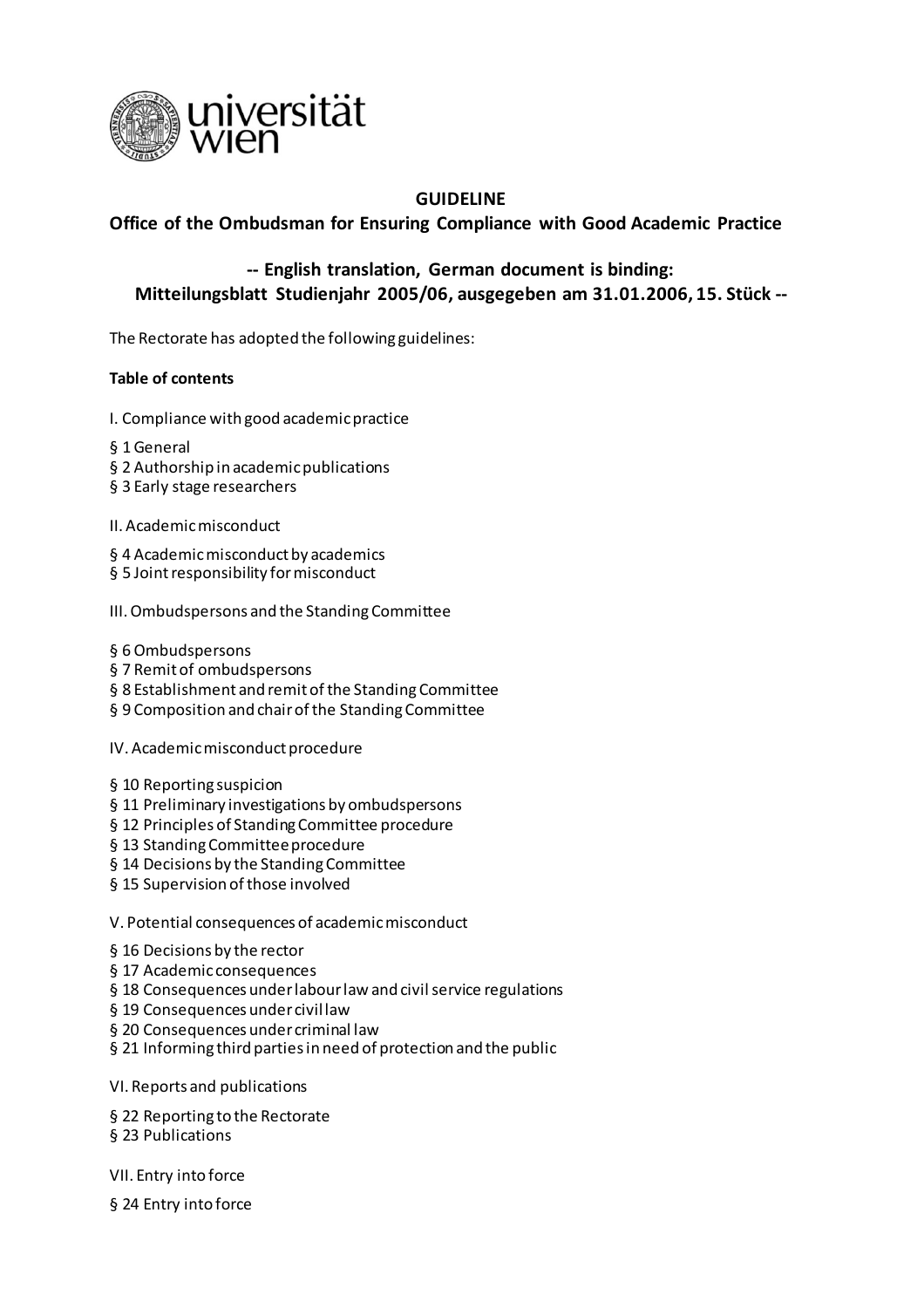# **Preamble**

Effective research requires academics to meet the highest standards of integrity. Unacceptable research conduct contradicts all academic standards, which is not the case when errors or mistakes are made.

The following guidelines ensuring compliance with good academic practice aim to help avoid academic misconduct, thus increasing the quality of research. However, the required integrity in academics cannot be replaced by rules and regulations. Legal framework conditions cannot prevent misconduct in research in general, but rules can try to limit any such unacceptable conduct. Academic misconduct can also not be judged solely on the basis of adherence to general rules; where violations have occurred, the individual circumstances must be considered on a case-by-case basis.

# **I. Compliance with good academic practice**

# **§ 1 General**

(1) The following requirements apply to good academic practice:

1. Research must be carried out in accordance with state-of-the-art standards. Current research findings and appropriate methods must be known and applied.

2. Detailed logging and documentation of the research process as well as of the outcomes is obligatory for experimental work, since the repeatability of research is one of its characteristic features. The methods used and the findings reached must be documented. Primary data must be reliably saved and kept for a duration of ten years.

3. Outcomes must be consistently and critically questioned. This includes openness to criticism and doubts voiced by peers and employees, the careful, altruistic and unbiased assessment of colleagues' work, as well as declining assessments on account of partiality.

4. The scientific public should be informed of any research outcomes; academic publications are therefore –like academic observations or scientific experiments –a form of documentation of the results of the work of academics.

5. High levels of honesty must be ensured where contributions of both partners and competitors are concerned. Competitors must not be hindered in carrying out their research.

6. The recognised principles of research must be complied with by all disciplines. Specifically in examinations, the award of academic degrees, staff recruitment and appointments, as well as in assessing research achievements, originality and quality should always take precedence over quantity.

(2) The University of Vienna acknowledges its responsibility for its graduates not least by conveying to its students – by reference to these guidelines – right from the beginning of their studies the principles of good research conduct and practice in their courses, urging them to always act honestly and responsibly. Students' attention should also be directed to the dangers of academic misconduct.

(3) With respect to its early stage researchers and technical staff, the University of Vienna also acknowledges its responsibility by instructing them –by reference to these guidelines –at the level of their faculties or centres about the principles of good research conduct and practice. This instruction must be in writing and signed as confirmation, and is usually handed over with employment documents.

(4) All academics of the University of Vienna are obliged to comply with these guidelines.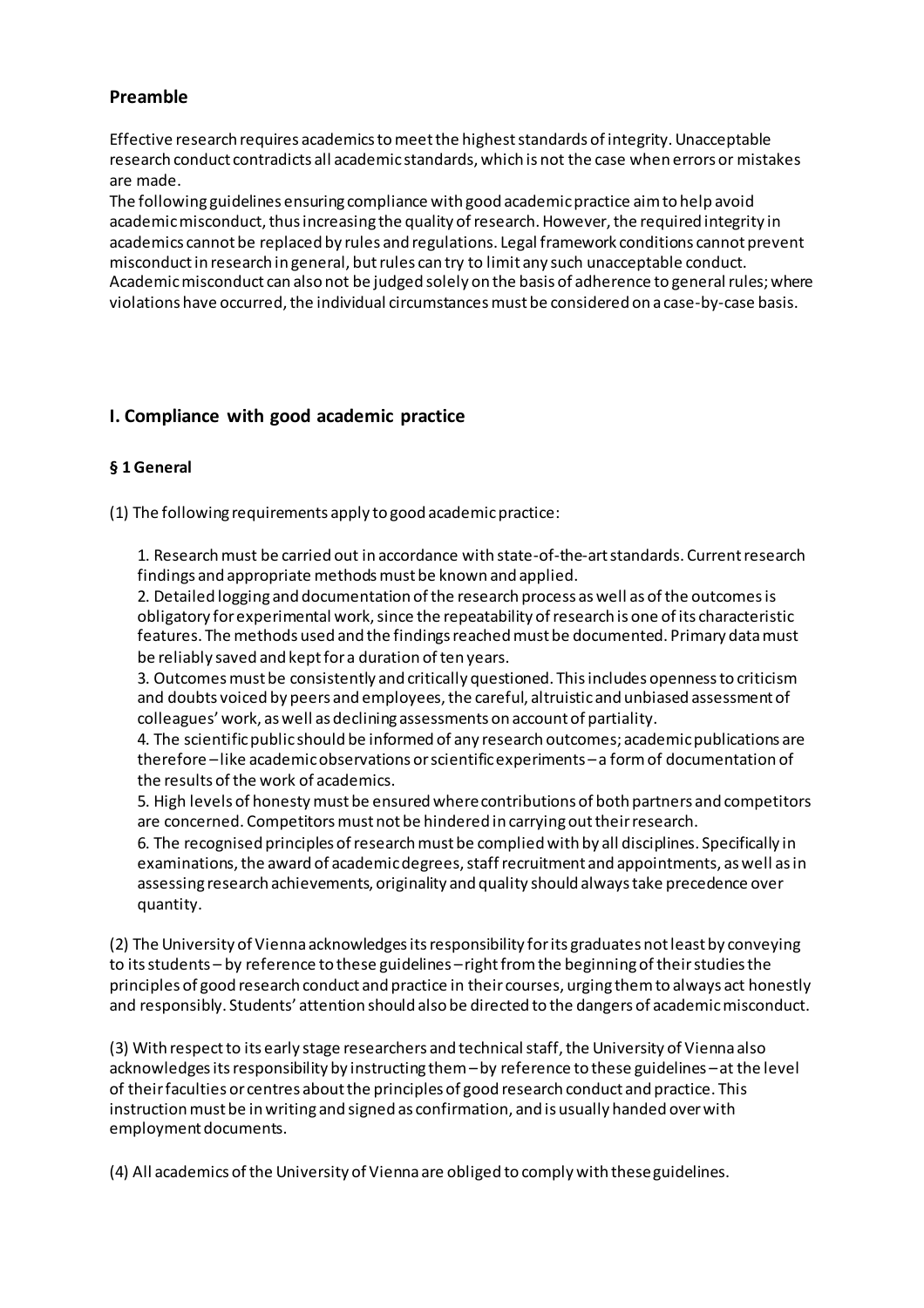# **§ 2 Authorship in academic publications**

(1) Where several persons are involved in a research paper or the writing of an academic report, anyone who has significantly contributed towards drafting the aims and objectives, the research plan, executing the research project, evaluating or interpreting the results as well as preparing the draft or a critical revision of the content of the manuscript should be named as a co-author.

(2) A solely technical involvement in collecting the data, providing funds or the general management of the department in which the research project is carried out does not constitute co-authorship. The same applies to a mere review of the manuscript without contributing to its content.

(3) Agreeing to be named as a co-author creates joint responsibility for the publication's compliance with academic standards. This applies particularly to that area to which the co-author contributed. Co-authors are responsible both for their own contribution's correctness and for it being embedded in the publication in an academically acceptable manner.

(4) Where individual academics are named as co-authors in a publication without their consent and where they cannot give their consent (retroactively), they are expected to expressly protest against being named as a co-author to the principal author, to the editorial team of the magazine concerned and to the publishing company.

(5) Where individual academics are not named as co-authors even though they made a significant contribution to the research project in accordance with para. 1, they initially have to contact the first author and, if this is unsuccessful, the head of the University's organisational unit concerned.

# **§ 3 Early stage researchers**

(1) Early stage researchers' entry route into research is usually by way of their Magister, diploma or doctoral thesis. The University not only conveys methodological skills, but also basic ethics for research, for the responsible handling of outcomes and for cooperation with other academics.

(2) Early stage researchers are entitled to receive regular academic supervision, advice and support.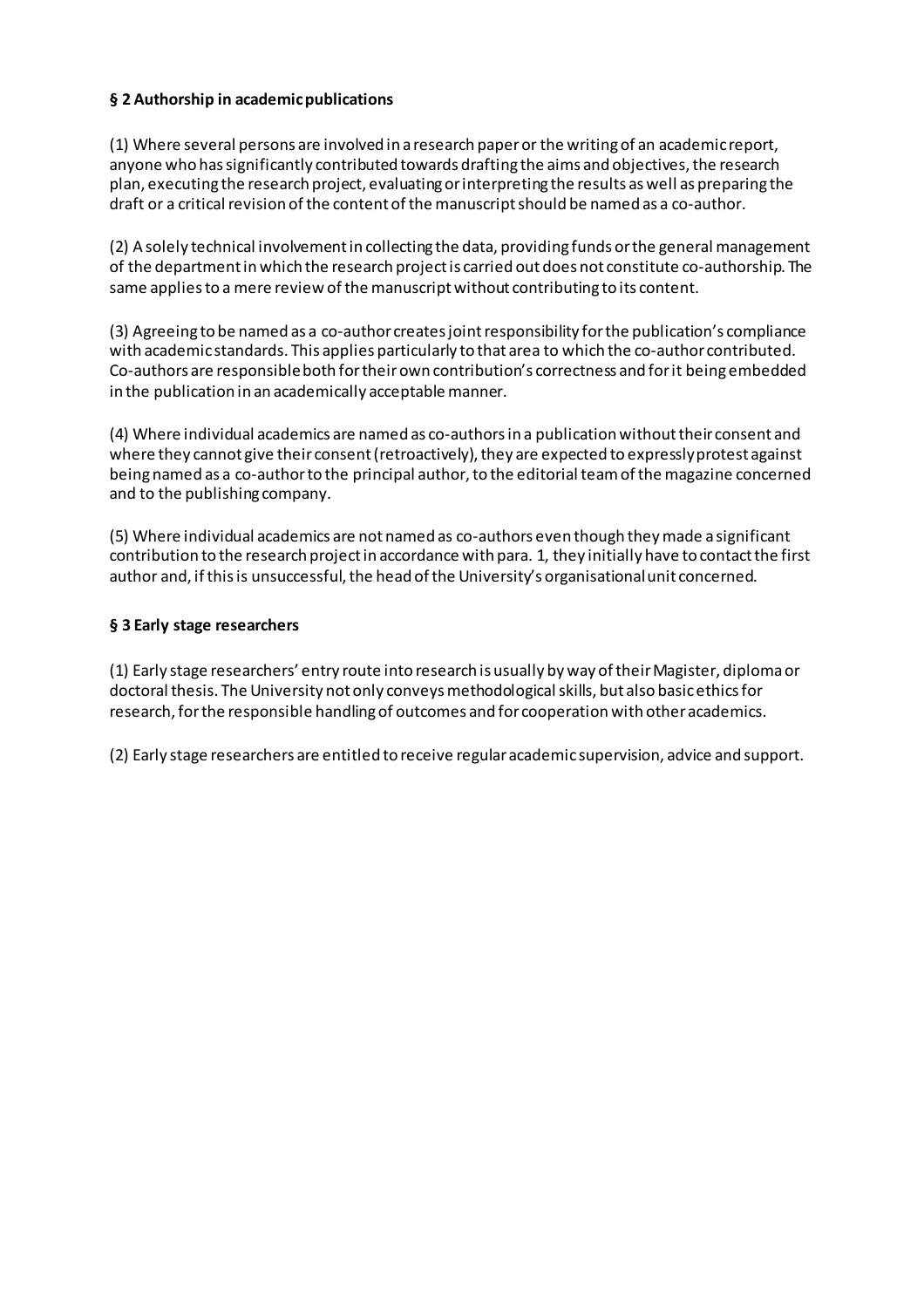# **II. Academic misconduct**

#### **§ 4 Academic misconduct by academics**

Unacceptable research conduct includes the following:

1. intentional or grossly negligent misrepresentation in the context of an academic exercise, with the circumstances of the individual case being the decisive factor. The following in particular is considered misrepresentation:

a) fabrication of data,

b) falsification of data, for example:

i) suppression of undesired results,

ii) manipulation of imagery,

c) incorrect details in a letter of application or an application for funding (including

misrepresentation of the means of publication and of publications to be printed),

d) untrue claims that papers submitted have been reviewed by (certain) academics working in the field,

e) endorsement of papers written by others for publication without having reviewed them;

#### 2. violations of other academics' intellectual property. Thisincludes:

a) use of others' intellectual property, thus assuming authorship (plagiarism), b) exploitation of others' research approaches and ideas, particularly as a reviewer (theft of ideas),

c) assumption or acceptance of unjustified academic (co-)authorship,

d) unauthorised publication and unauthorised disclosure to third parties where the author has not yet published the paper, findings, hypothesis, expert opinion or research approach;

3. intentional or grossly negligent hindrance of other academics' research activities, as well as reckless and unfair attempts to diminish the academic reputation of another;

4. sabotage of research activities (including damaging, destroying or manipulating experimental setups, devices, documents, hardware, software, chemicals or other items an academic needs to carry out their research);

5. elimination of primary data and violation of documentation and record-keeping obligations pursuant to § 1 para. 1 no. 2.

#### **§ 5 Joint responsibility for misconduct**

Academics may be jointly responsible for misconduct when:

- 1. they participate in another's misconduct;
- 2. they know about another's falsifications;
- 3. they are co-authors of falsified publications;
- 4. they grossly neglect their duty of supervision.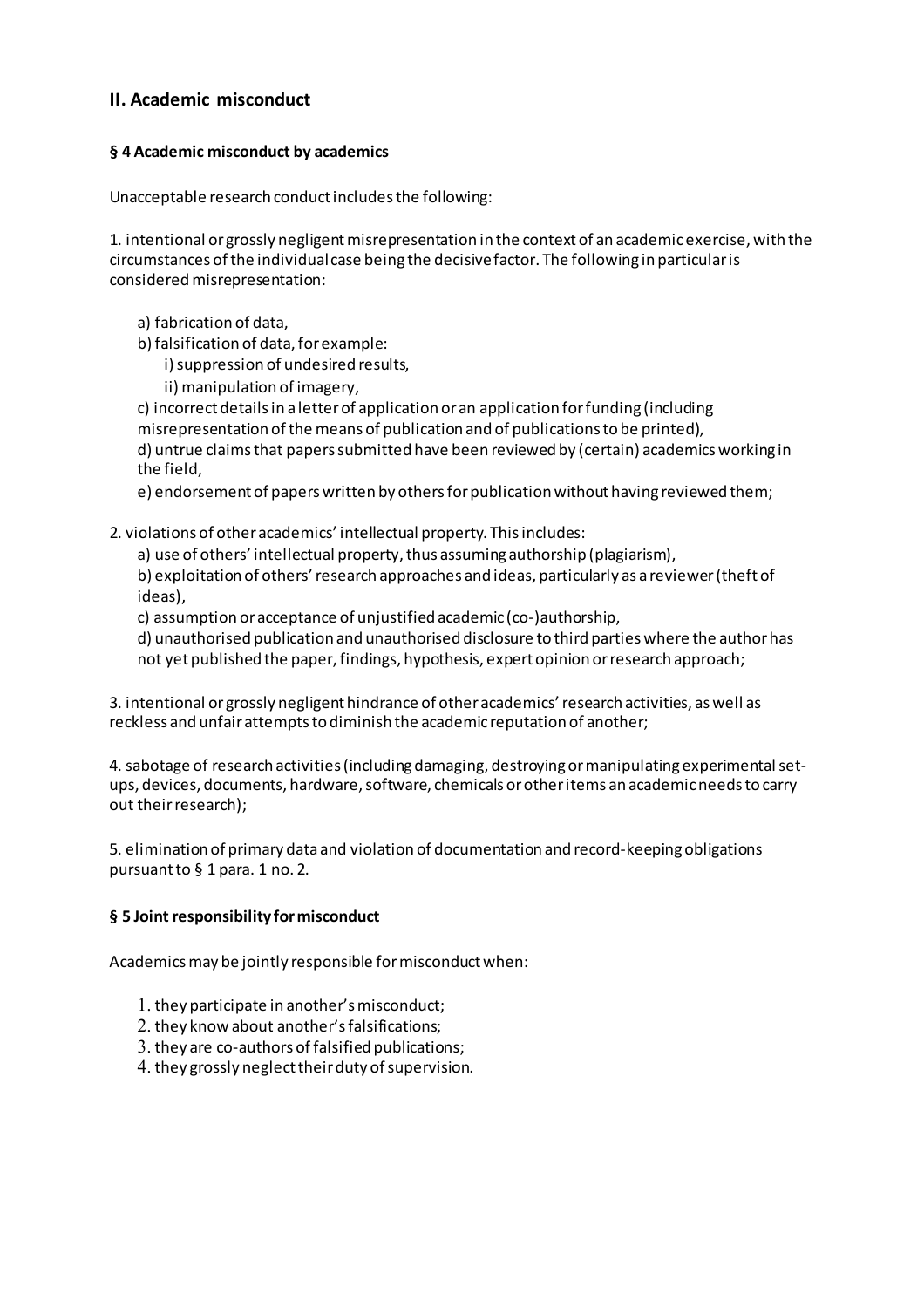# **III. Ombudspersons and the Standing Committee**

### **§ 6 Ombudspersons**

The rector chooses two experienced, internationally recognised academics and, upon their consent, appoints them as ombudsperson and deputy ombudsperson. Academics may contact them about any allegations of academic misconduct. The two ombudspersons will be appointed for a period of office of three years, and may be reappointed once for a second term. The two persons to be appointed should be from different faculties of the University of Vienna.

# **§ 7 Remit of ombudspersons**

The duties of the ombudspersons comprise the following:

- 1. advising university members in relation to reports of academic misconduct;
- 2. examination of information about academic misconduct;
- 3. initiation of procedures by the Standing Committee;
- 4. supervision of those involved after the completion of a Standing Committee procedure;
- 5. documentation and reporting.

#### **§ 8 Establishment and remit of the Standing Committee**

(1) In order to investigate information and allegations received in relation to academic misconduct, the Rectorate appoints a Standing Committee.

(2) The Standing Committee examines whether there has been academic misconduct on the basis of a free appraisal of evidence and the principle of material truth. When dealing with pending cases, it is required to examine all incriminating and exculpatory evidence.

#### **§ 9 Composition and chair of the Standing Committee**

(1) The Standing Committee comprises the ombudsperson, a deputy and three other experienced academics of the University of Vienna who are appointed by the rector, upon giving their consent, for a period of office of three years. They may be reappointed once for a second term. All five committee members have equal voting rights.

(2) The ombudsperson or deputy ombudsperson chair the Standing Committee. They are responsible for convening and heading the meetings of the Standing Committee, as well as for representing the Standing Committee in other bodies of the University.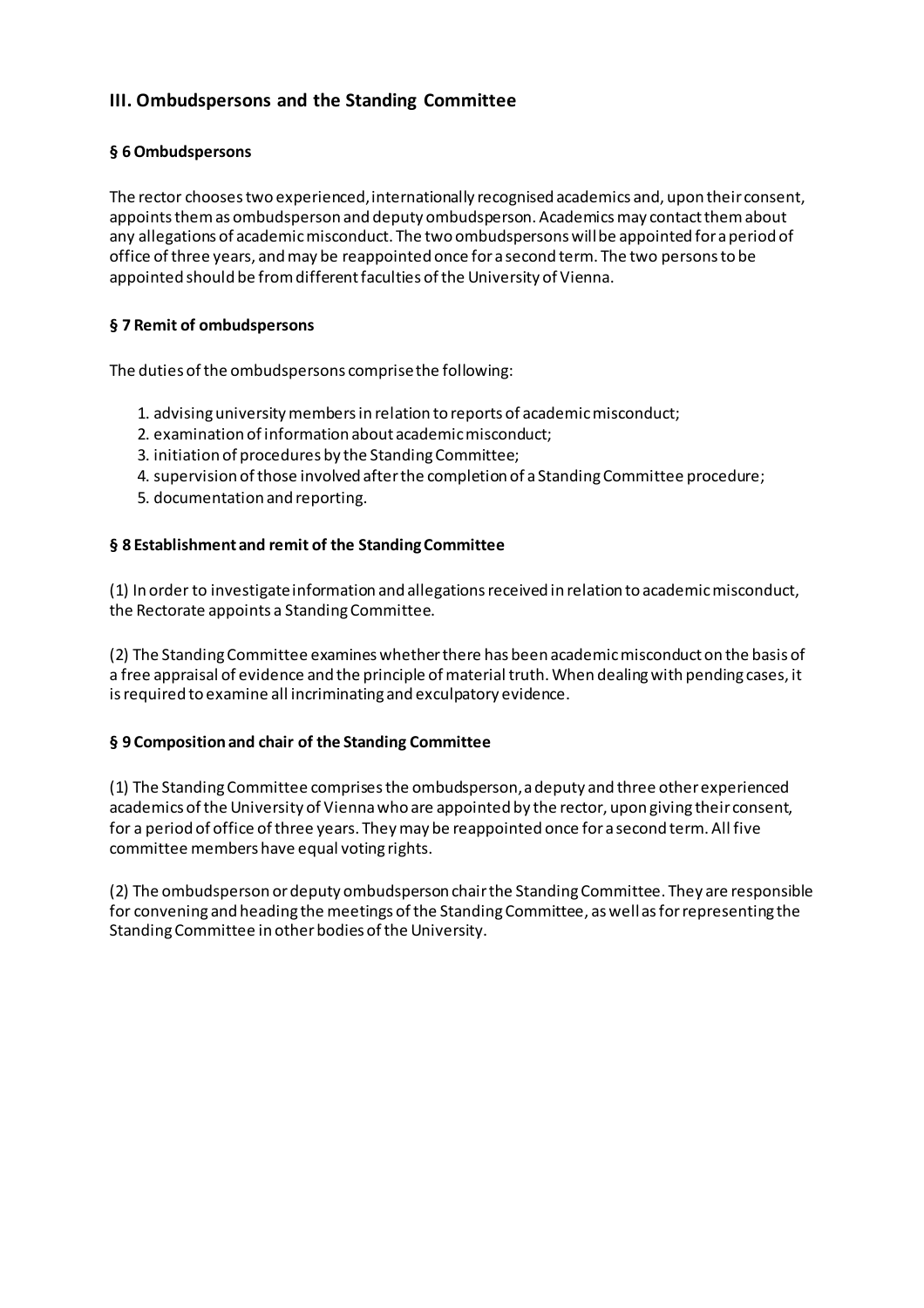# **IV. Academic misconduct procedure**

# **§ 10 Reporting suspicion**

(1) Members or former members of research groups and members or former members of the University of Vienna should inform the ombudspersons about any specific suspicions of academic misconduct of a(nother) university member that they have become aware of.

(2) The report should be in writing, detailing the incriminating facts and evidence. Where information is only provided verbally, a corresponding note should be made for the records.

# **§ 11 Preliminary investigations by ombudspersons**

(1) One of the two ombudspersons will examine the allegations and try to clarify them in the course of preliminary investigations. The preliminary investigations include informing the university members concerned of the allegations and giving them the opportunity to respond to them.

(2) If, based on the preliminary investigations, the suspicion of academic misconduct is upheld, the ombudsperson dealing with the case will refer it to the Standing Committee for further processing.

(3) If the ombudsperson dealing with the case reaches the conclusion, based on the preliminary investigations, that no academic misconduct has been committed, they will drop the case.

(4) The informants, those involved in the case and the university member accused of misconduct will be informed of the results of the preliminary investigations in writing.

(5) The informants and other persons involved in the case may, if they do not agree with the ombudsperson's decision, demand the referral of the case to the Standing Committee.

(6) The rector will be informed about the results of the preliminary investigations by the ombudsperson.

# **§ 12 Principles of Standing Committee procedure**

(1) The Standing Committee will become involved at the instigation of one of the two ombudspersons. Any proceedings before the court or administrative authorities remain unaffected.

(2) The Standing Committee constitutes a quorum if at least three members are present. Decisions will be reached by majority of the voting members present.

(3) The meetings of the Standing Committee are closed to the public.

- (4) The minutes must cover the material results of the meeting.
- (5) To protect those involved, confidentiality must be maintained.

# **§ 13 Standing Committee procedure**

(1) The ombudsperson handling the preliminary investigation informs the other members of the Standing Committee of the report of suspicion, of the measures taken to clarify the case, of the statements obtained, as well as of their decision to close the preliminary investigation, and any reaction from those involved.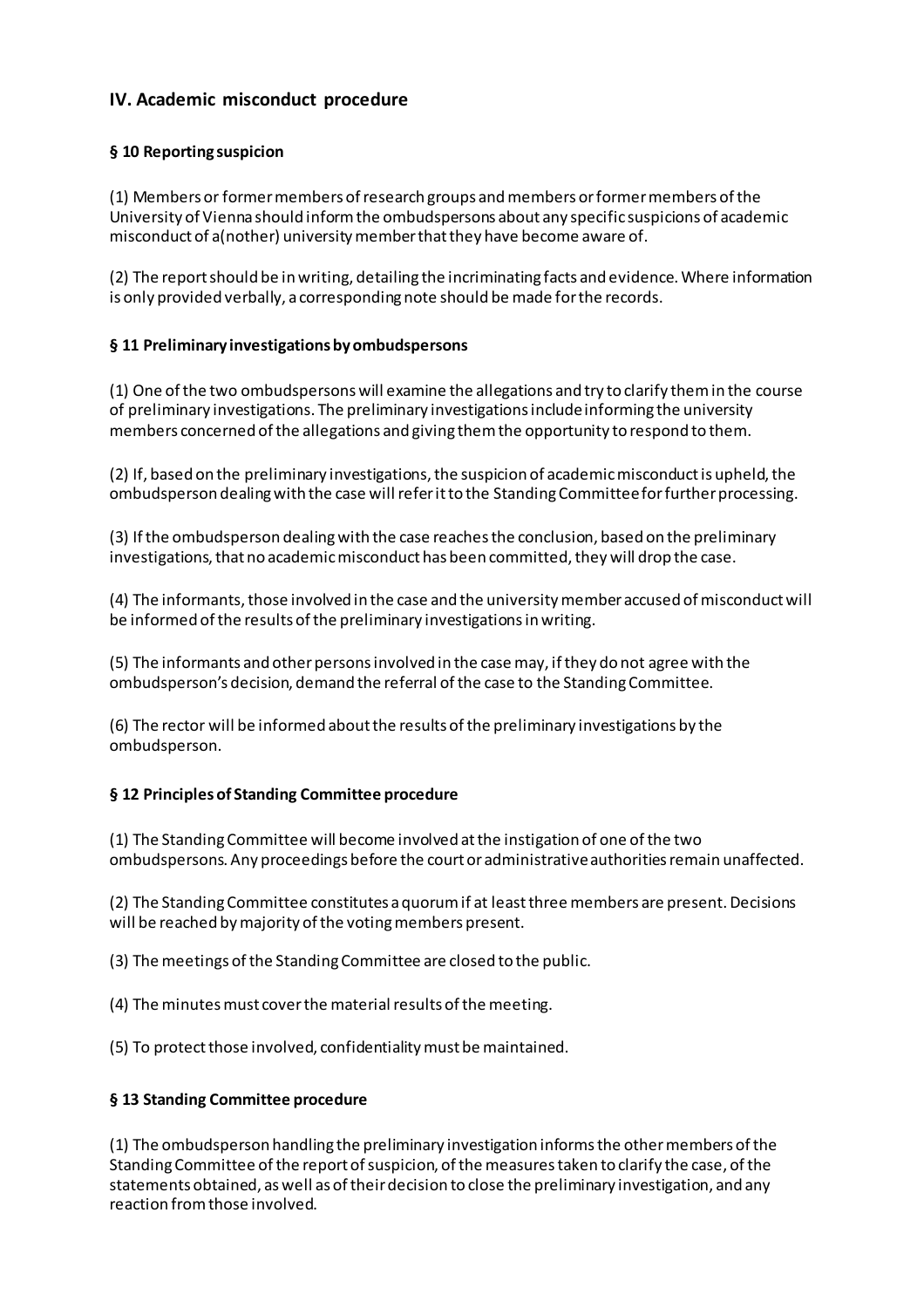(2) The Standing Committee decides on any necessary further investigations to finally clarify the case, and also handles them. It may mandate one of its members to carry out individual investigative steps, who will subsequently have to report to the Standing Committee.

(3) Experts without voting rights may be called in if necessary.

(4) The Standing Committee ensures that any pending cases will be dealt with swiftly by setting appropriate deadlines.

(5) The informant and all those affected by the case, as far as ascertained by the investigation, must be heard by the Standing Committee in person or in writing. The person accused of misconduct must be questioned about all allegations in person or in writing. They are given the opportunity to respond to the result of the investigation within an appropriate period of time (usually within three weeks).

(6) Those involved, i.e. the informant, the accused and any other persons whose standing or rights as academics may be compromised by the facts underlying the case, may ask a person of their trust to accompany them to a hearing by the Standing Committee.

# **§ 14 Decisions by the Standing Committee**

(1) Following completion of the investigation, the Standing Committee should preferably decide within four weeks whether the allegations raised are true and a case of academic misconduct exists.

(2) Where the Standing Committee considers a case of misconduct proven, it reports the result of its investigations to the rector and suggests possible consequences.

(3) Where the Standing Committee is of the opinion that academic misconduct cannot be proven or that the misconduct is only minor, the case must be dropped. The rector will be informed of the case being dropped.

(4) The Standing Committee must inform all those involved of the decision, including all material grounds for the decision, in writing and by recorded delivery.

5) Anyone involved may apply to the Standing Committee for the resumption of dropped or completed proceedings only if they can provide new facts or evidence that, alone or in conjunction with the results of earlier procedures, are likely to have led to a different decision in the case at hand.

(6) All files relating to the investigation are kept for ten years.

# **§ 15 Supervision of those involved**

(1) Anyone who was involved in actions of academic misconduct through no fault of their own must be protected from further disadvantages with respect to their personal dignity and academic integrity after the completion of an investigation.

(2) Informants must be protected from disadvantages if the allegations made by them did not turn out to be completely without substance.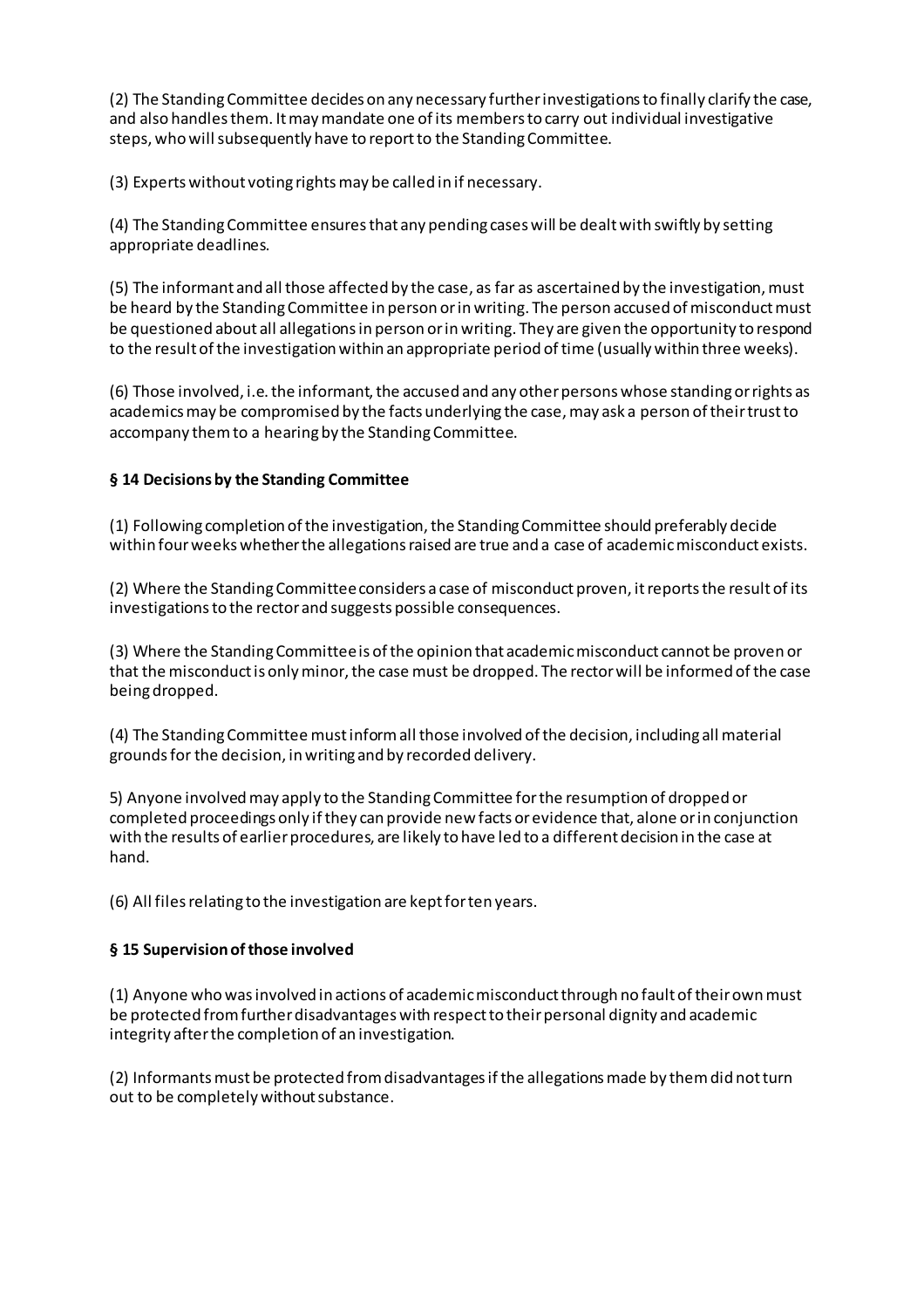# **V. Potential consequences of academic misconduct**

# **§ 16 Decisions by the rector**

If the Standing Committee has ascertained academic misconduct and reported this pursuant to § 14 para. 2, the rector decides on further steps after examining the Standing Committee's proposals. In so doing, academic standards and the rights of all those directly or indirectly involved must be preserved, and the nature and severity of the academic misconduct, as well as the necessity of sanctioning it, considered.

# **§ 17 Academic consequences**

(1) Any consequences of academic misconduct within the university will be imposed by the rector.

(2) Furthermore, in accordance with relevant statutory provisions, the University of Vienna may deprive any individual of any academic degree it awarded to them if the academic degree has been obtained through deliberate or grossly negligent academic misconduct. In the case of any serious academic misconduct, the rector will inform the university bodies responsible for taking requisite measures.

(3) Other universities or non-university academic institutions and associations will be informed by the rector of any academic misconduct if these universities or non-university academic institutions and associations are directly affected or if the academic concerned holds a managerial position in the institution concerned or is a member of decision-making bodies of funding agencies or similar organisations.

# **§ 18 Consequences under labour law and civil service regulations**

If the individual found guilty of academic misconduct is in an employment relationship with the University of Vienna, consequences under labour law and civil service regulations extending to termination or dismissal and/or disciplinary action may be possible.

# **§ 19 Consequences under civil law**

Consequences to be faced under civil law in cases of academic misconduct may include, in particular: claims for return of property (with regard to stolen material), injunctive relief owing to copyright, patent and competition law, claims for return of awarded funds (such as grants and third-party funds) or claims for damages by the University of Vienna or third parties.

# **§ 20 Consequences under criminal law**

In the case of suspicion of a criminal act to be prosecuted by a court *ex officio*, the rector must be immediately informed in order to be able to report the matter to the police (§ 84 of the Austrian Code of Criminal Procedure).

# **§ 21 Informing third parties in need of protection and the public**

Where necessary to maintain confidence in academic integrity, and particularly to protect third parties, to restore academic reputation, to prevent consequential damage or where in the public interest, any third parties concerned, and possibly even the media, must be informed of the result of the formal investigation as well as of any further measures in an appropriate manner.